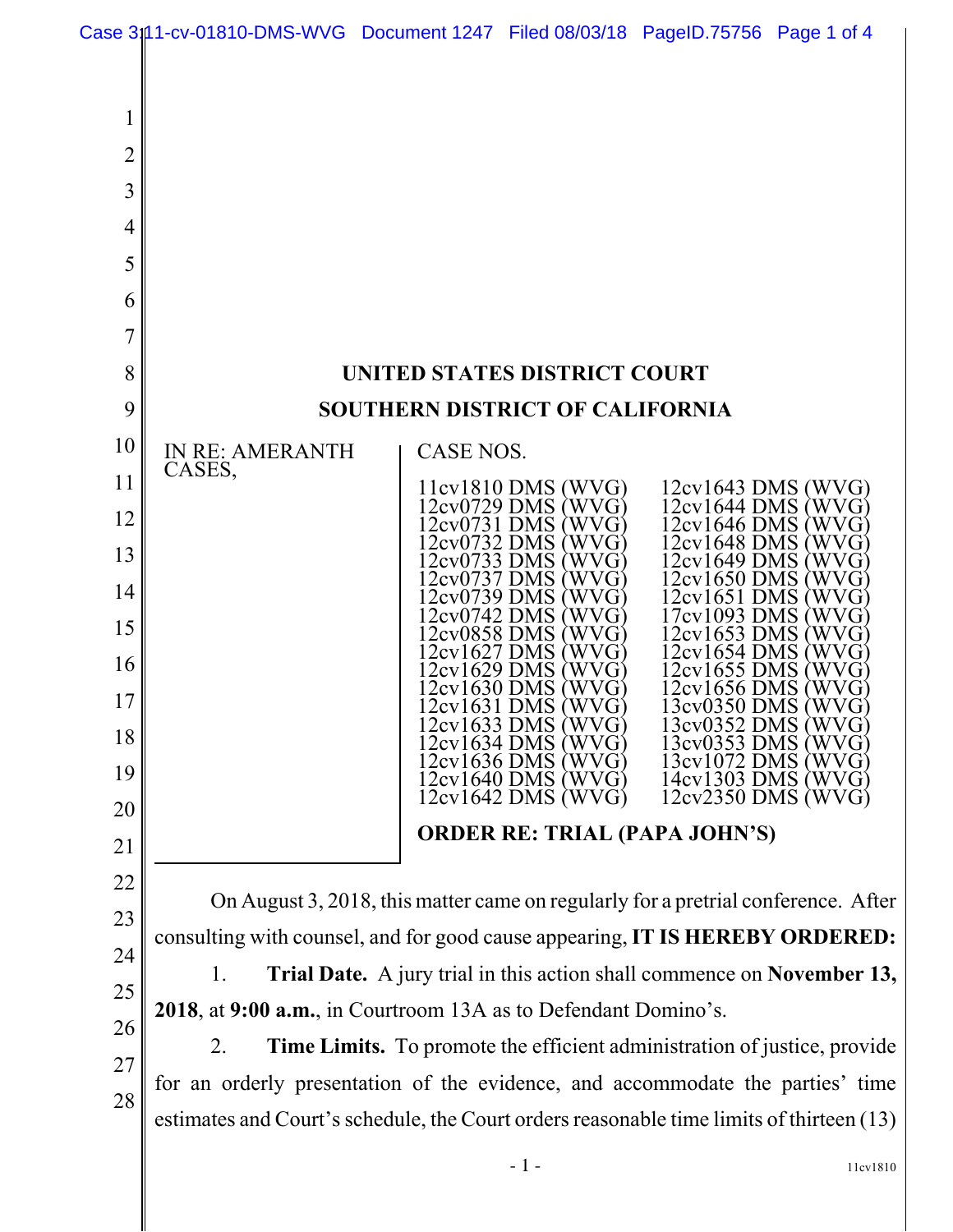1 2 3 4 5 6 hours per side. In making these time limits, the Court is familiar with the issues in the case and the parties' estimates for trial. The time limits include opening statements, presentation of evidence, side-bar conferences, and closing argument. The time limits are subject to revision for good cause shown, but the parties should exercise diligence in efficiently presenting the case. The Courtroom Deputy Clerk will provide a summary of the time used at the conclusion of each trial day.

7 8 9 10 11 12 13 14 3. **Motions** *In Limine***.** The parties shall file and serve their motions *in limine* on or before **October 26, 2018**. Each side shall be limited to five (5) motions, and each motion shall be no more than five (5) pages. The parties are admonished, however, to meet and confer to try and resolve their disputes before filing motions *in limine*. Oppositions to motions *in limine* shall be filed on or before **November 2, 2018**, and shall also be no more than five (5) pages. Reply briefs are not necessary and will not be accepted for filing. A hearing on the parties' motions *in limine* shall be held on **November 9, 2018**, at **1:30 p.m.**

15 16 4. **Jury Instructions.** On or before **October 29, 2018**, jury instructions must be submitted to the Court in the following format:

17 18 19 20 21 22 23 a. The parties are required **jointly** to submit one set of agreed upon instructions. To this end, the parties are required to serve their proposed instructions upon each other at least ten days before October 29, 2018. The parties then should meet, confer, and submit to the Court one complete set of agreed upon instructions. The Court prefers to use standard pattern instructions, such as the Ninth Circuit Model Jury Instructions, Civil, the Judicial Council of California Civil Jury Instructions, or other pattern instructions from other states, if applicable.

24 25 26 27 b. If the parties cannot agree upon one complete set of instructions, they are required to submit one set of instructions to which they have agreed, and two sets (one for each party) of supplemental instructions to which they have not agreed. / / /

28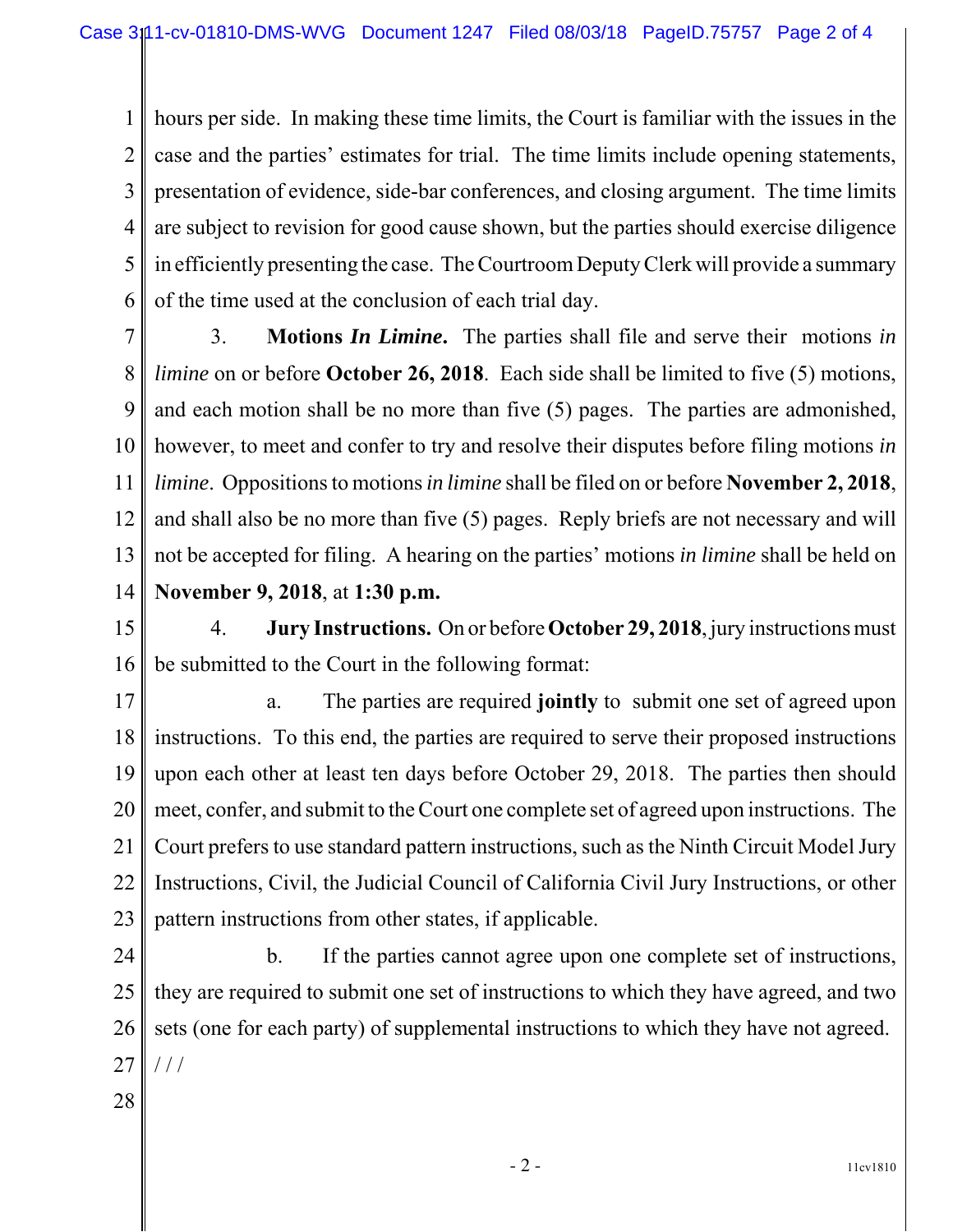1 2 3 4 5 6 c. The joint instructions and supplemental instructions must be presented to the Court on October 29, 2018, along with any objections to the supplemental instructions. All objections shall be in writing, set forth the challenged jury instruction in its entirety, identify the objectionable language, and contain citation to authority explaining why the instruction is improper. Where applicable, the objecting party shall submit an alternative instruction.

7 8 d. The parties are required to submit the proposed joint set of instructions and proposed supplemental instructions in the following format:

9

i. Two copies of each instruction should be provided.

10 11 ii. The first copy should indicate the number of the proposed instruction, the instruction, and the authority supporting the instruction.

12 13 14 15 iii. The second copy should contain **only** the proposed instructions on plain paper, that is, not on pleading paper. No other marks or writings should be present. This copy also should be presented via email in Word or WordPerfect format (any version).

16 17 e. All instructions should be short, concise, and neutral statements of law. Avoid argumentative instructions as they will not be given.

18 19 20 f. Any modification to a standard instruction must be identified by specifying the modification to the original instruction and the authority supporting the modification.

21 22 23 5. **Voir Dire.** The parties shall submit proposed voir dire questions on or before **October 29, 2018**. The Court will conduct the initial voir dire of the panel. In addition, the Court will allow each party twenty (20) minutes for attorney voir dire.

24 25 26 27 6. **Joint Statement, Witness and Exhibit Lists.** On or before **October 29, 2018**, the parties shall submit a final list of witnesses and exhibits and a joint description of the case to be read to the jury. The parties shall submit an extra copy of the witness and exhibit lists for the court reporter.

28  $/ /$